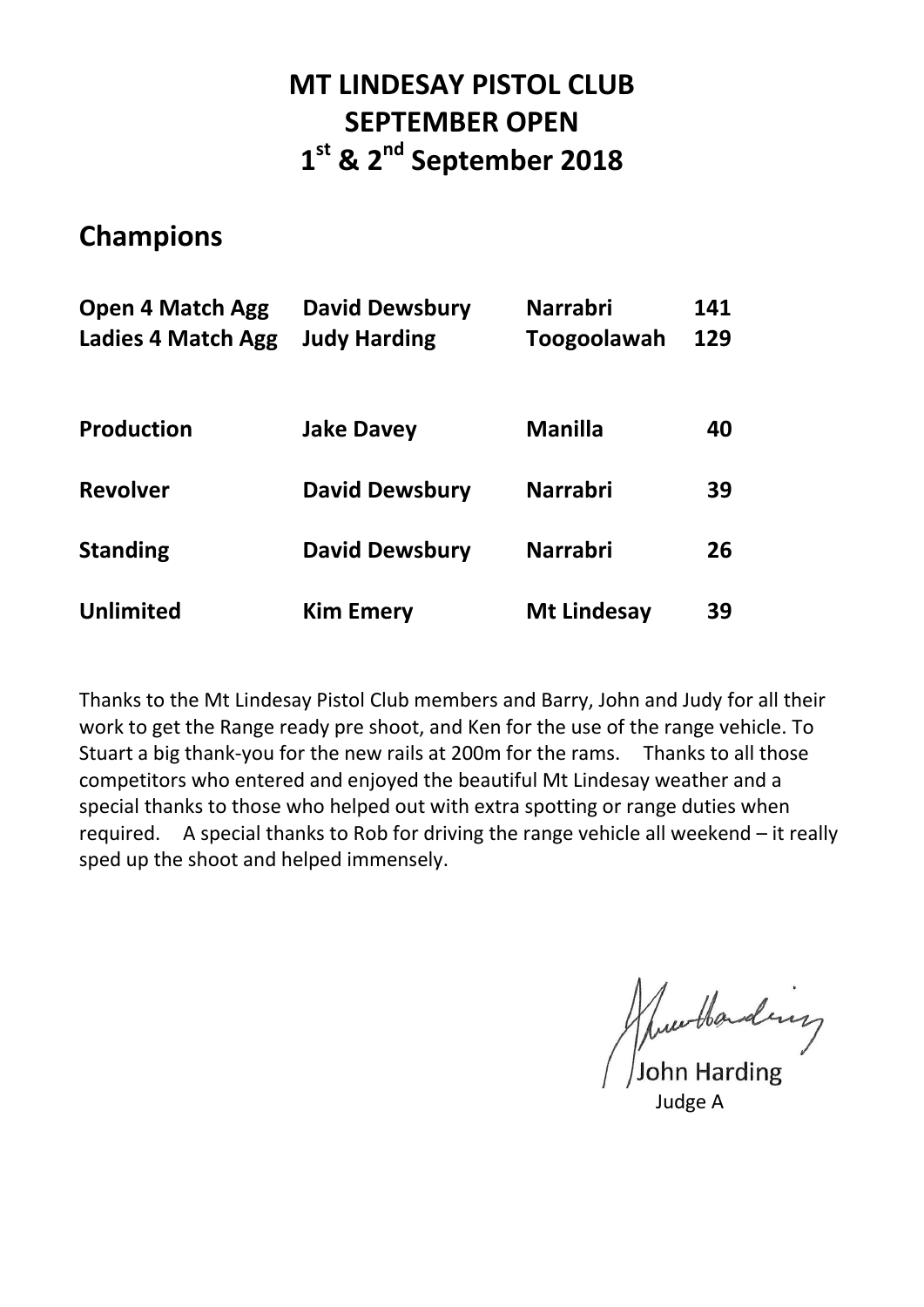#### **200m Open Aggregate**

|           |                    |              |                |             | <b>Match Date</b> | 03-Sep-18   |              |  |
|-----------|--------------------|--------------|----------------|-------------|-------------------|-------------|--------------|--|
| Aggregate | <b>Top Surname</b> | <b>Name</b>  | <b>Club</b>    | <b>Prod</b> | <b>Rev</b>        | <b>Stan</b> | <b>Unlim</b> |  |
| 141       | <b>DEWSBURY</b>    | David        | Narrabri       | 39          | 39                | 26          | 37           |  |
| 136       | <b>ANDERSON</b>    | Tim          | Narrabri       | 39          | 36                | 23          | 38           |  |
| 135       | <b>EMERY</b>       | <b>Kim</b>   | Mt Lindesay    | 38          | 35                | 23          | 39           |  |
| 129       | <b>HARDING</b>     | Judy         | Toogoolawah    | 38          | 36                | 25          | 30           |  |
| 127       | <b>DAVEY</b>       | Tim          | Manilla        | 37          | 35                | 20          | 35           |  |
| 125       | <b>DAVEY</b>       | Jake         | Manilla        | 40          | 33                | 22          | 30           |  |
| 125       | <b>HARDING</b>     | John         | Metro PSQ      | 37          | 32                | 23          | 33           |  |
| 123       | <b>ANDERSON</b>    | Jason        | Narrabri       | 39          | 36                | 21          | 27           |  |
| 120       | <b>WILLIAMS</b>    | Philip       | Mt Lindesay    | 36          | 35                | 23          | 26           |  |
| 108       | <b>JACKES</b>      | Kirsten      | Metro PSQ      | 34          | 28                | 12          | 34           |  |
| 98        | <b>STANFIELD</b>   | Frank        | Metro PSQ      | 32          | 27                | 17          | 22           |  |
| 97        | GILL               | Barry        | Rockhampton    | 28          | 32                | 11          | 26           |  |
| 91        | <b>BLAYDEN</b>     | Richard      | Metro PSQ      | 38          | 36                | 17          | 0            |  |
| 91        | <b>DAY</b>         | <b>Brian</b> | Toogoolawah    | 28          | 31                | 14          | 18           |  |
| 81        | <b>LEDGER</b>      | Drew         | Metro PSQ      | 29          | 26                | 8           | 18           |  |
| 75        | <b>WILLIAMS</b>    | Stephen      | Toogoolawah    | 22          | 25                | 9           | 19           |  |
| 63        | <b>COOK</b>        | Barry        | Metro PSQ      | 23          | 23                | 17          | 0            |  |
| 55        | <b>SCUPHAM</b>     | Geoff        | Metro PSQ      | 31          | 24                | 0           | 0            |  |
| 43        | <b>CUTLER</b>      | <b>Brian</b> | Port Macquarie | 19          | 8                 | 3           | 13           |  |
| 13        | <b>CLARK</b>       | Michelle     | Metro PSQ      | 0           | 0                 | 13          | 0            |  |

#### **200m Women's Aggregate**

|                |                              | <b>Name</b> | <b>Club</b> | <b>Prod</b> | <b>Rev</b> | <b>Stand</b> | Unli                 |  |
|----------------|------------------------------|-------------|-------------|-------------|------------|--------------|----------------------|--|
| <b>HARDING</b> |                              | Judy        | Toogoolawah | 38          | 36         | 25           | 30                   |  |
| <b>JACKES</b>  |                              | Kirsten     | Metro PSQ   | 34          | 28         | 12           | 34                   |  |
| CLARK          |                              | Michelle    | Metro PSQ   | 0           |            | 13           | 0                    |  |
|                | <b>Aggregate Top Surname</b> |             |             |             |            |              | Match Date 03-Sep-18 |  |

Muntbanding

Judge A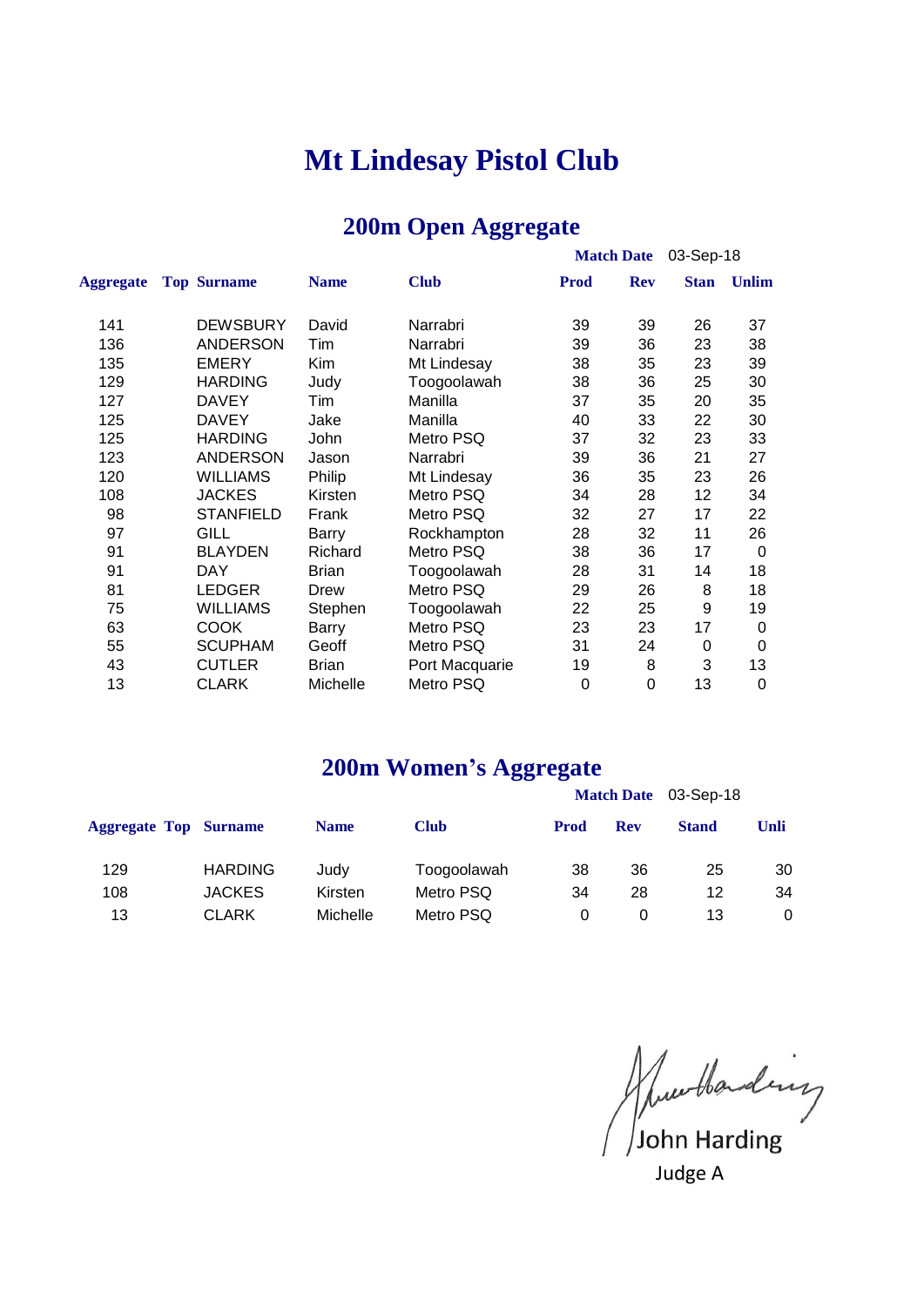#### **200m Production**

|              |            |                  |                |                              | <b>Match Date</b><br>03-Sep-18 |                                  |              |     |                 |                  |
|--------------|------------|------------------|----------------|------------------------------|--------------------------------|----------------------------------|--------------|-----|-----------------|------------------|
| <b>Name</b>  |            | <b>Surname</b>   | <b>Club</b>    | <b>Grade</b><br><b>Break</b> |                                | <b>Total Shoot</b><br><b>Off</b> | <b>Chick</b> | Pig | <b>Turk Ram</b> |                  |
| <b>Grade</b> | <b>INT</b> |                  |                |                              |                                |                                  |              |     |                 |                  |
| Jake         |            | <b>DAVEY</b>     | Manilla        |                              | 40                             |                                  | 10           | 10  | 10              | 10               |
| Jason        |            | <b>ANDERSON</b>  | Narrabri       |                              | 39                             | $\overline{2}$                   | 10           | 10  | 10              | 9                |
| Tim          |            | <b>ANDERSON</b>  | Narrabri       |                              | 39                             | 3                                | 10           | 10  | 10              | 9                |
| David        |            | <b>DEWSBURY</b>  | Narrabri       |                              | 39                             | 4                                | 10           | 10  | 10              | 9                |
| Richard      |            | <b>BLAYDEN</b>   | Metro PSQ      |                              | 38                             |                                  | 10           | 10  | 8               | 10               |
| Kim          |            | <b>EMERY</b>     | Mt Lindesay    |                              | 38                             |                                  | 10           | 10  | 8               | 10               |
| Judy         |            | <b>HARDING</b>   | Toogoolawah    |                              | 38                             |                                  | 10           | 10  | 10              | 8                |
| Tim          |            | <b>DAVEY</b>     | Manilla        |                              | 37                             |                                  | 10           | 10  | 8               | 9                |
| John         |            | <b>HARDING</b>   | Metro PSQ      |                              | 37                             |                                  | 10           | 10  | 10              | $\overline{7}$   |
| Philip       |            | <b>WILLIAMS</b>  | Mt Lindesay    |                              | 36                             |                                  | 10           | 10  | 9               | $\overline{7}$   |
| Kirsten      |            | <b>JACKES</b>    | Metro PSQ      |                              | 34                             |                                  | 10           | 10  | 6               | 8                |
| <b>Grade</b> | AAA        |                  |                |                              |                                |                                  |              |     |                 |                  |
| <b>Brian</b> |            | <b>DAY</b>       | Toogoolawah    |                              | 28                             |                                  | 9            | 9   | 4               | 6                |
| Barry        |            | <b>GILL</b>      | Rockhampton    |                              | 28                             |                                  | 8            | 9   | 8               | 3                |
| Stephen      |            | <b>WILLIAMS</b>  | Toogoolawah    |                              | 22                             |                                  | 6            | 9   | $\overline{2}$  | 5                |
| <b>Grade</b> | AA         |                  |                |                              |                                |                                  |              |     |                 |                  |
| Frank        |            | <b>STANFIELD</b> | Metro PSQ      |                              | 32                             |                                  | 9            | 10  | 6               | $\boldsymbol{7}$ |
| Geoff        |            | <b>SCUPHAM</b>   | Metro PSQ      |                              | 31                             |                                  | 9            | 9   | 6               | $\overline{7}$   |
| <b>Drew</b>  |            | <b>LEDGER</b>    | Metro PSQ      |                              | 29                             |                                  | 10           | 8   | 5               | 6                |
| <b>Barry</b> |            | <b>COOK</b>      | Metro PSQ      |                              | 23                             |                                  | 9            | 6   | 5               | 3                |
| <b>Brian</b> |            | <b>CUTLER</b>    | Port Macquarie |                              | 19                             |                                  | 6            | 5   | 3               | 5                |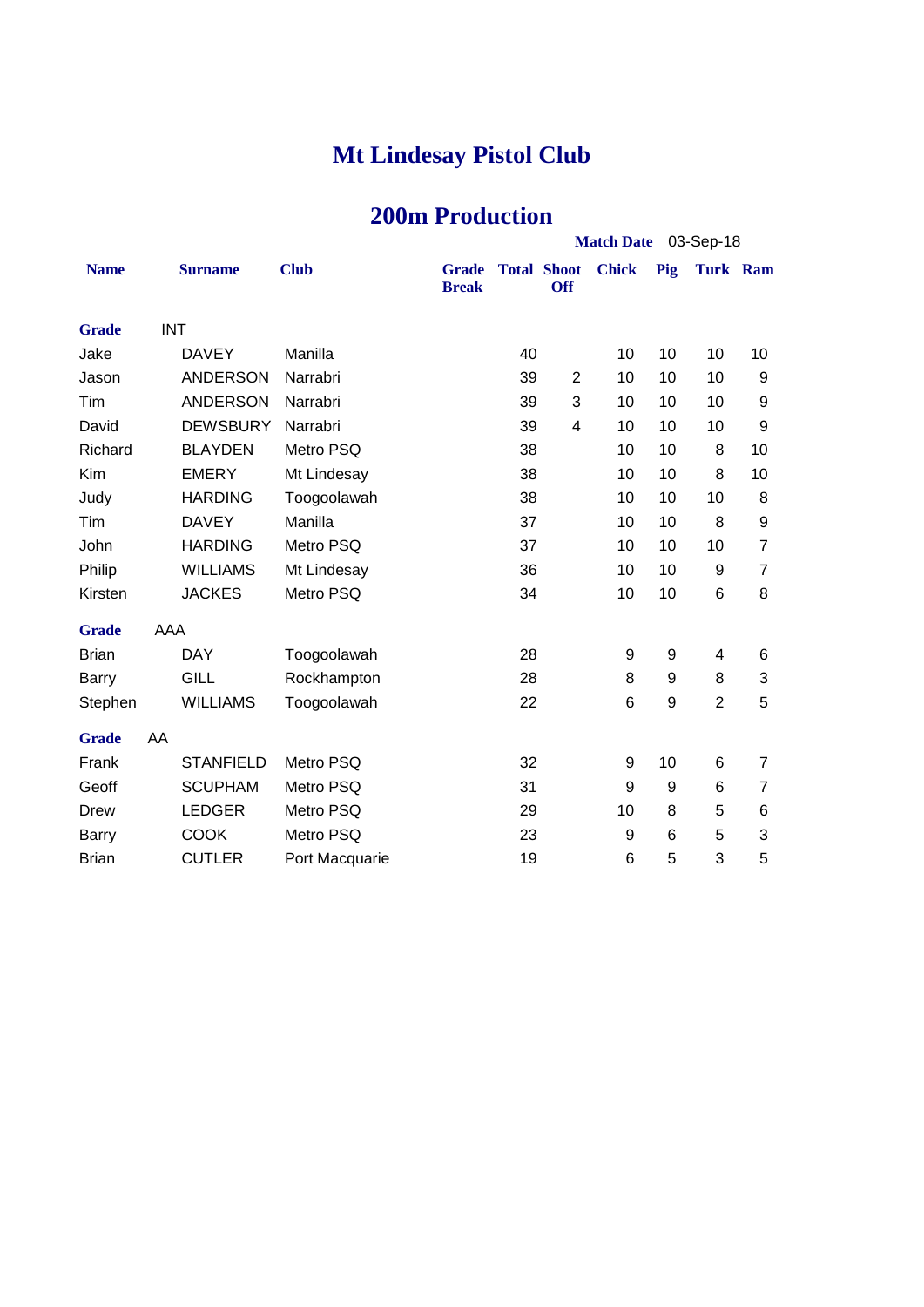#### **200m Revolver**

|              |            |                  |                |                              |    |                                  | Match Date 03-Sep-18 |                |                  |                |
|--------------|------------|------------------|----------------|------------------------------|----|----------------------------------|----------------------|----------------|------------------|----------------|
| <b>Name</b>  |            | <b>Surname</b>   | <b>Club</b>    | <b>Grade</b><br><b>Break</b> |    | <b>Total Shoot</b><br><b>Off</b> | <b>Chick</b>         | Pig            | Turk Ram         |                |
| <b>Grade</b> | <b>INT</b> |                  |                |                              |    |                                  |                      |                |                  |                |
| David        |            | <b>DEWSBURY</b>  | Narrabri       |                              | 39 |                                  | 10                   | 10             | 9                | 10             |
| Judy         |            | <b>HARDING</b>   | Toogoolawah    |                              | 36 |                                  | 10                   | 10             | 9                | $\overline{7}$ |
| Tim          |            | <b>ANDERSON</b>  | Narrabri       |                              | 36 | $\overline{2}$                   | 10                   | 10             | 8                | 8              |
| Richard      |            | <b>BLAYDEN</b>   | Metro PSQ      |                              | 36 | 3                                | 10                   | 10             | 8                | 8              |
| Kim          |            | <b>EMERY</b>     | Mt Lindesay    |                              | 35 |                                  | 10                   | 10             | $\overline{7}$   | 8              |
| John         |            | <b>HARDING</b>   | Metro PSQ      |                              | 32 |                                  | 9                    | 9              | 6                | 8              |
| <b>Grade</b> | AAA        |                  |                |                              |    |                                  |                      |                |                  |                |
| Jason        |            | <b>ANDERSON</b>  | Narrabri       |                              | 36 |                                  | 9                    | 10             | 9                | 8              |
| Tim          |            | <b>DAVEY</b>     | Manilla        |                              | 35 |                                  | 10                   | 9              | 6                | 10             |
| Philip       |            | <b>WILLIAMS</b>  | Mt Lindesay    |                              | 35 |                                  | 9                    | 9              | 8                | 9              |
| <b>Barry</b> |            | <b>GILL</b>      | Rockhampton    |                              | 32 |                                  | 8                    | 8              | $\boldsymbol{9}$ | $\overline{7}$ |
| Stephen      |            | <b>WILLIAMS</b>  | Toogoolawah    |                              | 25 |                                  | 6                    | 8              | $\overline{4}$   | $\overline{7}$ |
| <b>Grade</b> | AA         |                  |                |                              |    |                                  |                      |                |                  |                |
| Jake         |            | <b>DAVEY</b>     | Manilla        |                              | 33 |                                  | 8                    | 9              | $\overline{7}$   | 9              |
| <b>Brian</b> |            | <b>DAY</b>       | Toogoolawah    |                              | 31 |                                  | 9                    | $\overline{7}$ | 9                | $\,6$          |
| Kirsten      |            | <b>JACKES</b>    | Metro PSQ      |                              | 28 |                                  | 10                   | $\overline{7}$ | $\overline{7}$   | 4              |
| Frank        |            | <b>STANFIELD</b> | Metro PSQ      |                              | 27 |                                  | $\overline{7}$       | 6              | $\overline{7}$   | $\overline{7}$ |
| Drew         |            | <b>LEDGER</b>    | Metro PSQ      |                              | 26 |                                  | 8                    | 6              | 7                | 5              |
| Geoff        |            | <b>SCUPHAM</b>   | Metro PSQ      |                              | 24 |                                  | 9                    | 8              | $\overline{2}$   | 5              |
| <b>Barry</b> |            | <b>COOK</b>      | Metro PSQ      |                              | 23 |                                  | 6                    | $\overline{7}$ | 5                | 5              |
| <b>Grade</b> | A          |                  |                |                              |    |                                  |                      |                |                  |                |
| <b>Brian</b> |            | <b>CUTLER</b>    | Port Macquarie |                              | 8  |                                  | $\overline{2}$       | $\overline{2}$ | 3                | 1              |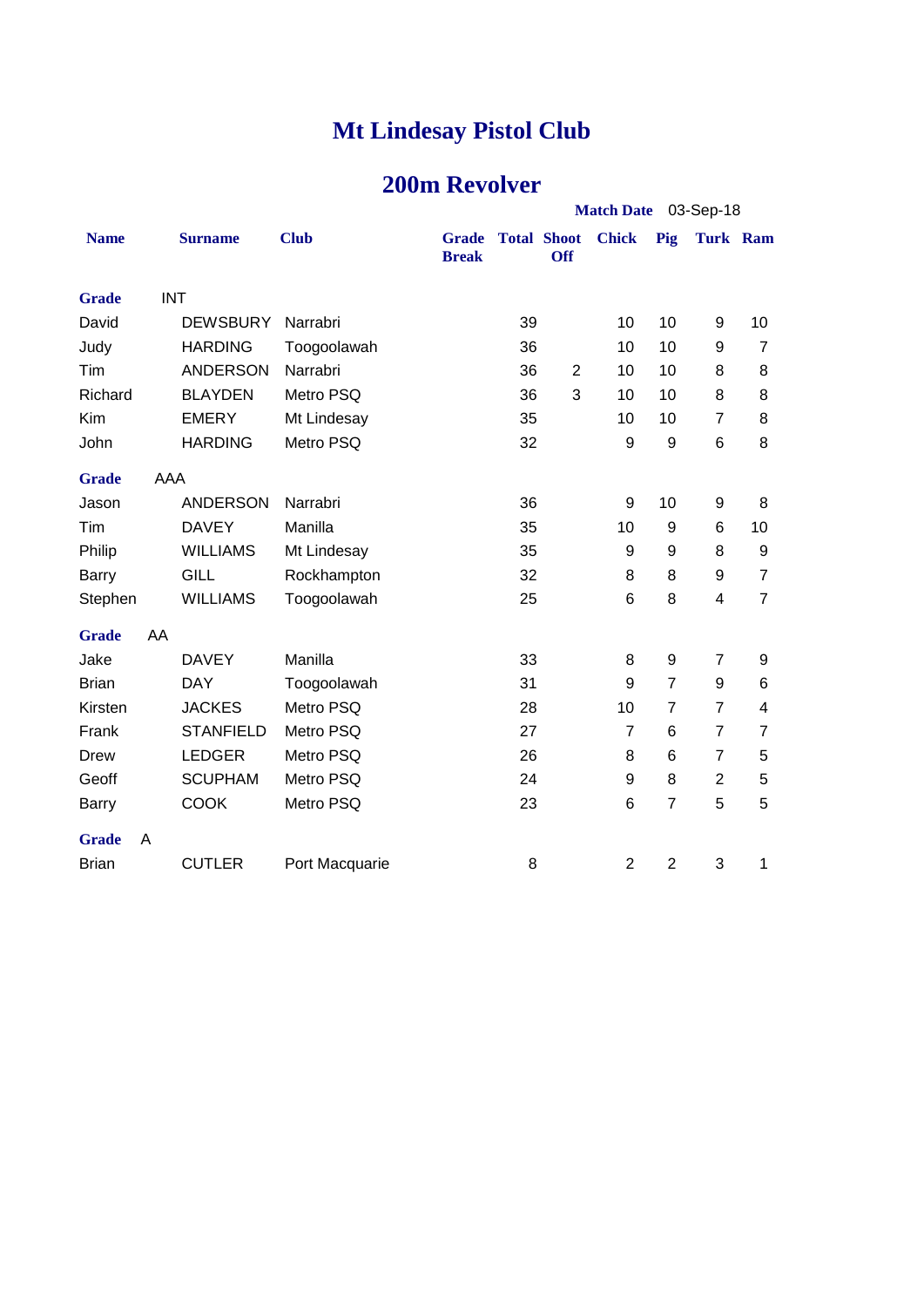## **200m Standing**

|              |            |                  |                |                              |                    | Match Date 03-Sep-18 |                |                 |                |                         |
|--------------|------------|------------------|----------------|------------------------------|--------------------|----------------------|----------------|-----------------|----------------|-------------------------|
| <b>Name</b>  |            | <b>Surname</b>   | <b>Club</b>    | <b>Grade</b><br><b>Break</b> | <b>Total Shoot</b> | <b>Off</b>           | <b>Chick</b>   | Pig             | Turk Ram       |                         |
| <b>Grade</b> | <b>INT</b> |                  |                |                              |                    |                      |                |                 |                |                         |
| David        |            | <b>DEWSBURY</b>  | Narrabri       |                              | 26                 |                      | 10             | 8               | 4              | 4                       |
| Judy         |            | <b>HARDING</b>   | Toogoolawah    |                              | 25                 |                      | 10             | $\overline{7}$  | 4              | 4                       |
| Kim          |            | <b>EMERY</b>     | Mt Lindesay    |                              | 23                 |                      | 10             | 5               | 3              | 5                       |
| Tim          |            | <b>ANDERSON</b>  | Narrabri       |                              | 23                 |                      | 8              | $\overline{7}$  | 4              | 4                       |
| John         |            | <b>HARDING</b>   | Metro PSQ      |                              | 23                 |                      | 10             | $6\phantom{1}6$ | 4              | 3                       |
| Richard      |            | <b>BLAYDEN</b>   | Metro PSQ      |                              | 17                 |                      | 4              | $\overline{7}$  | 3              | 3                       |
| <b>Grade</b> | <b>AAA</b> |                  |                |                              |                    |                      |                |                 |                |                         |
| Philip       |            | <b>WILLIAMS</b>  | Mt Lindesay    |                              | 23                 |                      | 8              | 5               | 5              | 5                       |
| <b>Grade</b> | AA         |                  |                |                              |                    |                      |                |                 |                |                         |
| Jake         |            | <b>DAVEY</b>     | Manilla        |                              | 22                 |                      | 7              | $\overline{4}$  | 6              | 5                       |
| Jason        |            | <b>ANDERSON</b>  | Narrabri       |                              | 21                 |                      | 6              | 8               | 4              | 3                       |
| Tim          |            | <b>DAVEY</b>     | Manilla        |                              | 20                 |                      | 9              | $\overline{7}$  | 2              | $\overline{2}$          |
| Frank        |            | <b>STANFIELD</b> | Metro PSQ      |                              | 17                 |                      | 5              | 6               | $\overline{2}$ | $\overline{\mathbf{4}}$ |
| Barry        |            | <b>COOK</b>      | Metro PSQ      |                              | 17                 |                      | $\overline{7}$ | 5               | 1              | 4                       |
| <b>Barry</b> |            | <b>GILL</b>      | Rockhampton    |                              | 11                 |                      | 3              | 6               | 1              | 1                       |
| Stephen      |            | <b>WILLIAMS</b>  | Toogoolawah    |                              | 9                  |                      | $\overline{2}$ | 5               | 1              | 1                       |
| <b>Grade</b> | A          |                  |                |                              |                    |                      |                |                 |                |                         |
| <b>Brian</b> |            | <b>DAY</b>       | Toogoolawah    |                              | 14                 |                      | $\overline{7}$ | 3               | 1              | 3                       |
| Michelle     |            | <b>CLARK</b>     | Metro PSQ      |                              | 13                 |                      | $\mathbf{1}$   | $\overline{7}$  | 1              | 4                       |
| Kirsten      |            | <b>JACKES</b>    | Metro PSQ      |                              | 12                 |                      | 5              | 6               | 1              | 0                       |
| <b>Drew</b>  |            | <b>LEDGER</b>    | Metro PSQ      |                              | 8                  |                      | 3              | $\overline{2}$  | $\overline{2}$ | 1                       |
| <b>Brian</b> |            | <b>CUTLER</b>    | Port Macquarie |                              | 3                  |                      | $\overline{2}$ | 0               | 0              | 1                       |